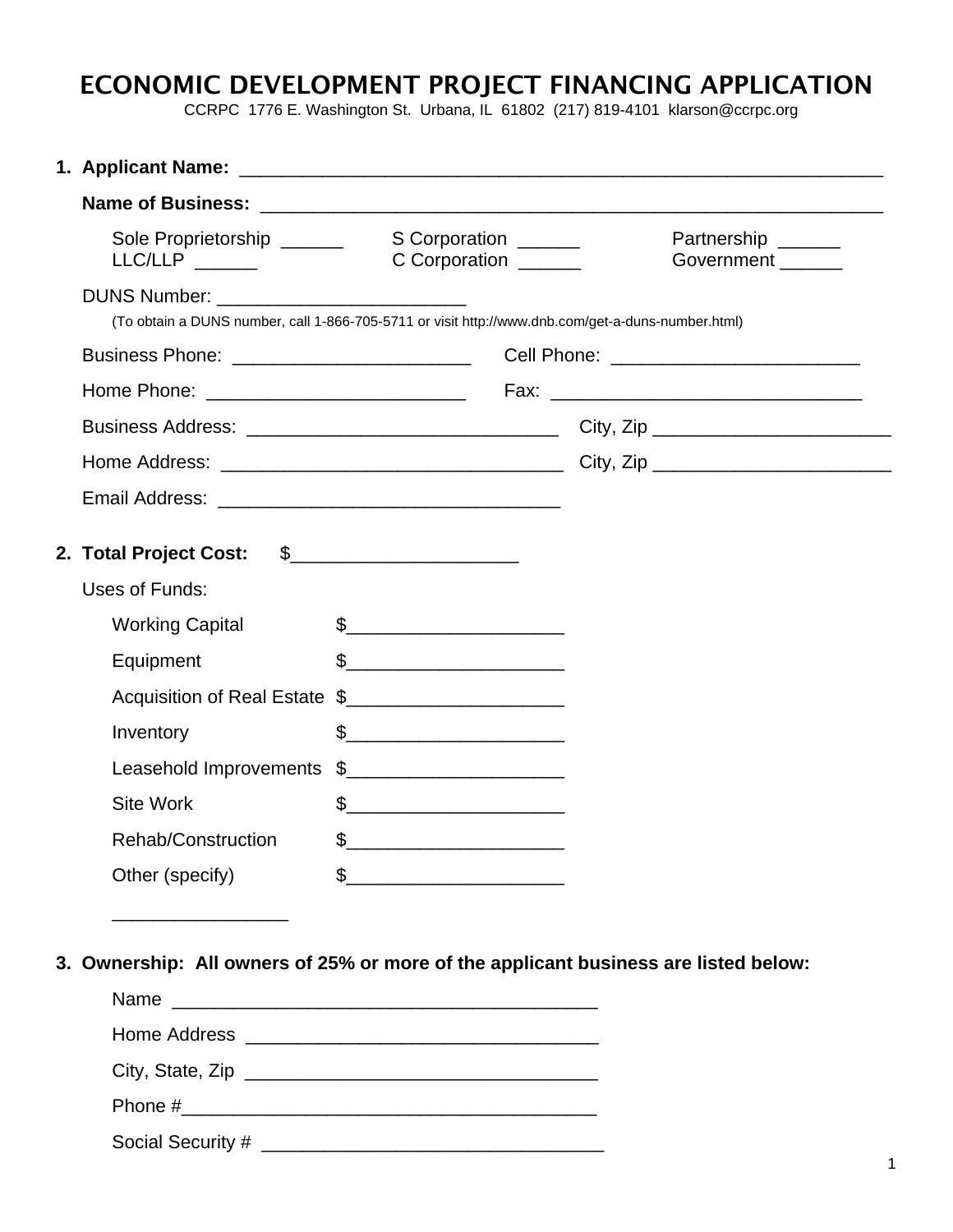| U.S. Citizen / Legal Resident? ______ Yes ______ No                                                                                                |                          |                              |  |
|----------------------------------------------------------------------------------------------------------------------------------------------------|--------------------------|------------------------------|--|
|                                                                                                                                                    |                          |                              |  |
|                                                                                                                                                    |                          |                              |  |
|                                                                                                                                                    |                          |                              |  |
|                                                                                                                                                    |                          |                              |  |
|                                                                                                                                                    |                          |                              |  |
|                                                                                                                                                    |                          |                              |  |
| U.S. Citizen / Legal Resident? _____ Yes _____ No                                                                                                  |                          |                              |  |
|                                                                                                                                                    |                          |                              |  |
|                                                                                                                                                    |                          |                              |  |
| ______ Yes ______ No                                                                                                                               |                          |                              |  |
|                                                                                                                                                    |                          |                              |  |
|                                                                                                                                                    |                          |                              |  |
| Current:                                                                                                                                           | Full Time ______________ | Part Time __________________ |  |
| Proposed New Jobs: Full Time _______________                                                                                                       |                          | Part Time ________________   |  |
|                                                                                                                                                    |                          |                              |  |
| Please describe the proposed project:                                                                                                              |                          |                              |  |
| 5. Has the applicant or any person listed above been in receivership or filed bankruptcy?<br>6. Number of employees:<br>7. Description of project: |                          |                              |  |